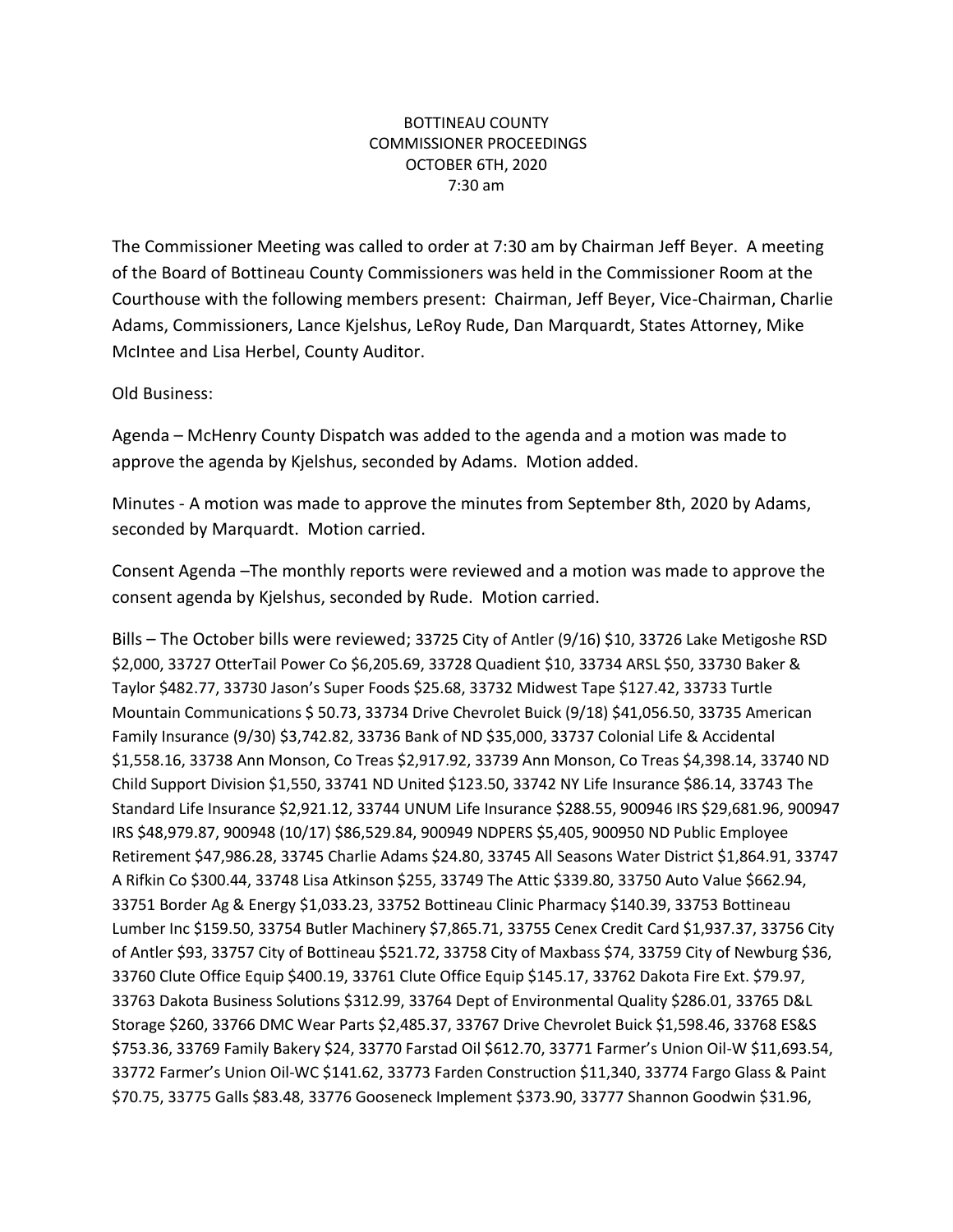33778 HA Thompson & Sons \$13,234.86, 33779 ITD \$3,943.20, 33780 Jason's Super Foods \$165.80, 33781 JB Express \$330, 33782 JS Wholesale \$396.51, 33783 Keller's Briteway \$320, 33784 Ketterling's Yard \$50, 33785 Lakeshore Lawns \$860, 33786 Lakeshore Lawns \$1,350, 33787 Lawson Products \$270.24, 33788 Marco Technologies \$925.98, 33789 Michael Todd & Company \$165, 33788 Marco Technologies \$925.98, 33790 Mikkelsen Aggregates \$49,066.30, 33791 Ann Monson, Co Treas \$12.50, 33792 Moum's Tesoro \$276.44, 33793 ND State Radio \$480, 33794 Newman Signs \$250, 33795 NoDak Store \$1,267.58, 33796 North Central Electric Coop \$1,202.29, 33797 Nutrien \$4,532.00, 33798 O'Keeffe Oil \$1,703.44, 33799 OtterTail Power Co \$188.13, 33800 Polar Communications \$89.26, 33801 ProIT \$3,541, 33802 Quadient Financial \$2,500, 33803 Redwood Toxicology Lab \$56.66, 33804 Rice Signs \$44.50, 33805 Sawmill Lumber \$50, 33806 Seachange \$3,481.45, 33807 Share Corp. \$837.95, 33808 Sodexo Inc & Affiliates \$6,844, 33809 SRT \$1,302.69, 33810 Source One Supply \$116.62, 33811 Spectrum \$4,831.26, 33812 Spectrum \$12.40, 33813 State Treasurer \$4,201.68, 33814 The Standard \$809.04, 33815 Trans Union \$100, 33816 True North Steel \$500, 33817 Turtle Mountain Communications \$1,806.71, 33818 Turtle Mountain Floral \$169.99, 33819 Tweed County Ag \$18.98, 33820 United Laboratory \$1,179.32, 33821 Uniform Center \$53, 33822 Vanguard Appraisals \$8,725, 33823 Verizon Wireless \$1,697.66, 33824 Verizon Connect \$324.61, 33825 Visa \$412.31, 33826 Visa \$101.44, 33827 Visa \$605.36, 33828 Ward County Sheriff Dept. \$775.50, 33829 Waste Mgmt \$906.43, 33830 Western Agency \$554, 33831 Wex Bank \$828.79, 900951 ND State Tax Commissioner \$8,631.45, 33831-33842 Social Services \$1,785.49, 900952 Job Service ND Unemployment \$1,641.26, 900953 Ann Monson, Co Treas \$3,834.75, 900954 ND Game & Fish \$302, 900955 Paystubz \$593.39, 46058-46159 \$251,250.61, Total: \$763,960.20 and a motion was made to approve paying the bills by Marquardt, seconded by Adams. Motion carried.

Chairman Beyer discussed the possibility of the McHenry County Sheriff asking Bottineau County to contract with their County to provide dispatch services.

The Cares funding was discussed and a motion was made to decrease the General Fund by two mills thereby benefiting every taxpayer county wide and the remaining dollar amount will help with the loss of revenue due to Covid-19, by Kjelshus, seconded by Marquardt. Motion carried.

The Gross Production Tax distribution was discussed and a motion was made to deposit the remainder of October and November's distribution into the General Fund, once the road fund's budget amount has been fulfilled, by Rude, seconded by Adams. Motion carried.

The construction material contract for the VFW Park bathroom was received from Sawmill Lumber in the amount of \$37,083.72 and a motion was made to sign the contract by Kjelshus, seconded by Marquardt. Motion carried.

A Bottineau County delegate request was received from the North Dakota State Fair and a motion was made to reappoint Sara Clemens by Adams, seconded by Kjelshus. Motion carried.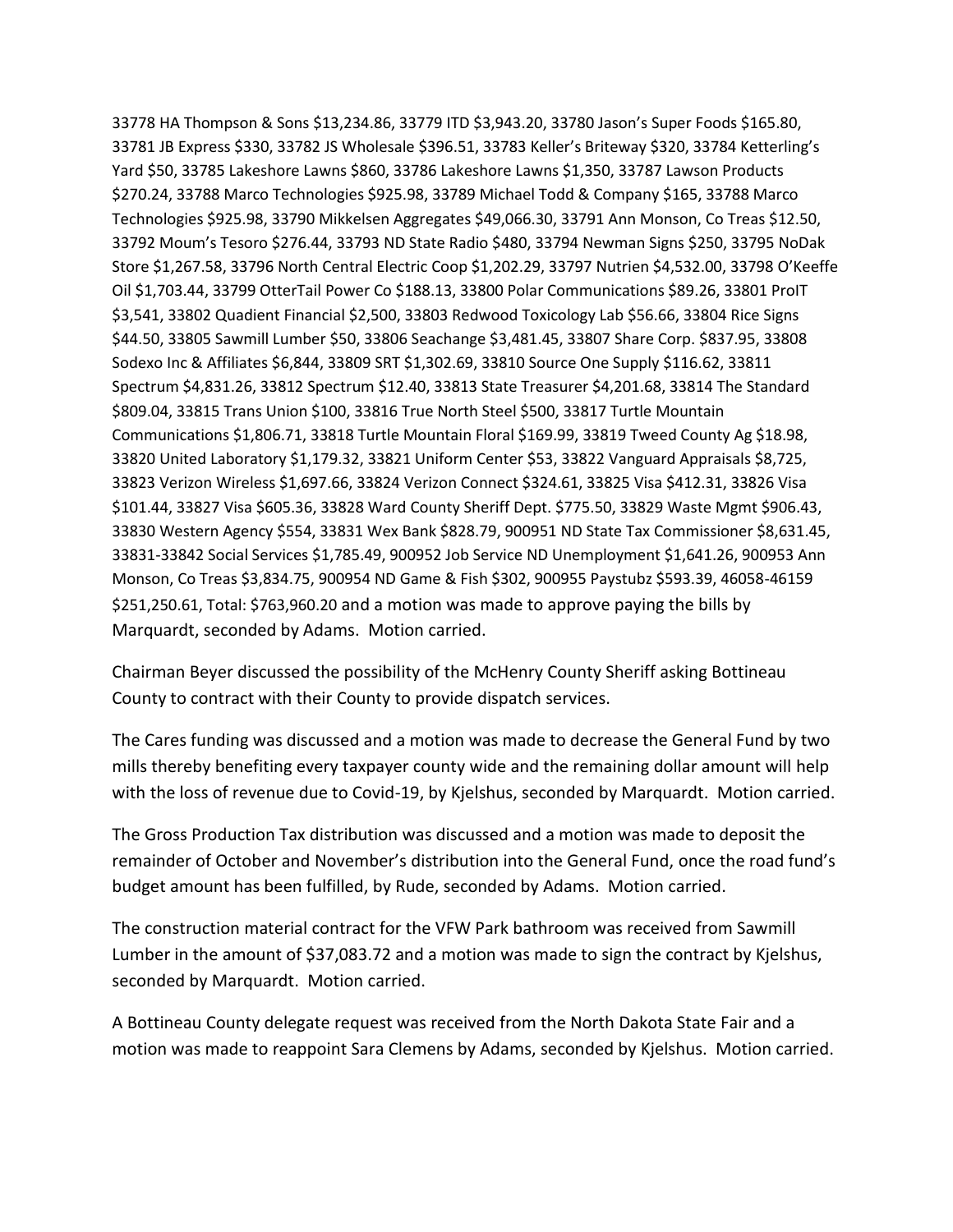Fraudulent unemployment claims against Bottineau County was discussed by Mike McIntee, States Attorney. Mike sent a letter to the Attorney General's Office and the Attorney General has sent a letter to Job Service so hopefully the issue will get resolved.

Kent Indvik, Seth Demontigny and Brad Robertson, Wold Engineering, gave an update on the County projects –

-HCL-0500(003), County Safety Project - a project update was given by Kent who stated that all destination lighting has been installed, but there are some adjustments that still need to be made. Striping has been completed.

-BRO-0005(054), -RCB at Maxbass project, Kent gave an update – the contractor is hoping to start October  $12<sup>th</sup>$ . Gladen is aware that liquidated damages are occurring daily because the project is behind schedule.

-HEC-0549(001), Lake Road project, Kent gave an update - Mayo is hoping to complete the project next week. The signs will remain in place until the project is completed.

-BRC-0528(058), Kramer Bridge project, Kent presented an Engineering Contract and a motion was made to sign the contract by Rude, seconded by Kjelshus. Motion carried. The State Water Commission will be involved with the design of the bridge.

-BRO-0005(052), 2 miles W & 3 Miles S of Omemee, Kent advised that the NDDOT is anticipating bidding the project in November 2021; and anticipating bidding the box culvert SE of Maxbass in July, 2021. Both structures have been added to our Federal Aid project worksheet. Beaver Creek Archaeology will cost \$5000.00 for both bridges and Engineering contracts were presented for signature and a motion was made to sign the contracts by Rude, seconded by Adams. Motion carried.

A motion was made to sign the Federal Aid Project Worksheet by Marquardt, seconded by Adams. Motion carried.

Ritchie Gimbel, Road Superintendent, advised the board that a check was received from the Arthur Peason Foundation that was submitted by the Antler Outlaws, and the State Water Commission, to help with the cost of repairing the Antler Dam.

Bottineau County received notification that TAP Funding is available for the federal fiscal year 2023-2024, and a motion was made to apply for a TAP grant to connect the Bike Trail from Sawmill Lumber corner to Highland Road, by Marquardt, seconded by Rude. Motion carried.

The Lordsburg Township contract for road services was presented and a motion was made to sign the contract by Rude, seconded by Marquardt. Motion carried.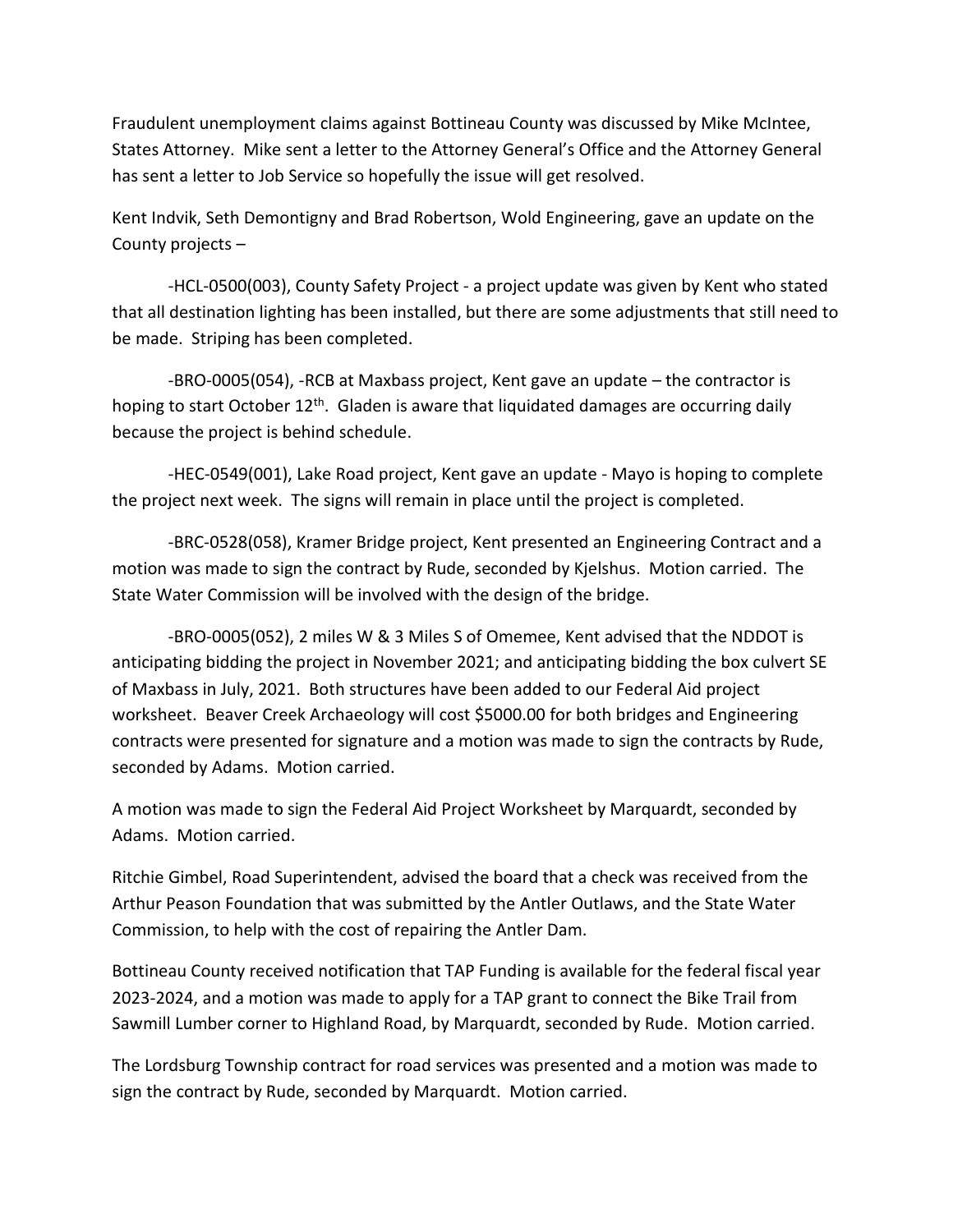Bottineau County received a letter from the NDDOT requesting solicitation for railroad crossing repairs and Ritchie advised that he has already submitted projects to the NDDOT.

A raffle permit was received from the Metigoshe Lions Club and a motion was made to approve the request by Kjelshus, seconded by Adams. Motion carried.

Beth Reitan, Librarian, and Emily Mercer, board member, met with the board to discuss the process to hire an assistant librarian and Beth was advised to contact Tanya Wieler, Human Resource Consultant. Commissioner Adams volunteered to assist with the interviews. Beth advised that she did receive a PPE grant of \$1800.00. There is no story hour or book mobile available at this time due to Covid. Beth is getting a quote for a buzzer system and a mirror system to help with security in the library.

Ritchie Gimbel, Road Superintendent, advised the board that the NDDOT bridge contractors have closed eight bridges and Ritchie has gotten five of those bridges re-opened with help from Bryon Fuchs at the NDDOT. Three bridges were closed and one has been fixed and has been recently re-opened. Ritchie is working on opening another other closed bridge by doing a low water crossing. One bridge will remain closed. A vault toilet will be installed at Mystical Horizons east of the parking lot, southeast of the Kiosk. The native grassland box was discussed and it was the consensus of the board be made more eye appealing. Ritchie discussed the HSIP funding that is available and Ritchie advised that all projects have been submitted and completed. Chairman Beyer discussed the section line road between Roland and Whitteron townships that is unapproved and it was determined that it is the township's responsibility. Ritchie also discussed the problem of encroaching on right of ways. Ritchie will provide the names to the States Attorney and Mike will send a letter where there are problem areas.

As the 2021 budget has been approved and cannot be increased, the board will consider contributing to the NDSU seed conditioning facility in the 2022 budget.

10:00 am – 2021 Budget Hearing – A motion was made to open the hearing by Adams, seconded by Rude. Motion carried. Hearing was tabled to allow any public that may show up, the opportunity to speak.

The Tax Deferral Program was discussed and it was decided to ask the department heads if there were any concerns that have been brought forward from the employees. As there was none, the program was not considered.

Bottineau County was advised that a county commissioner has a statutory duty to sit on the joint board of county commissioners to approve the budget of our health district and Commissioner Adams volunteered to serve on the board.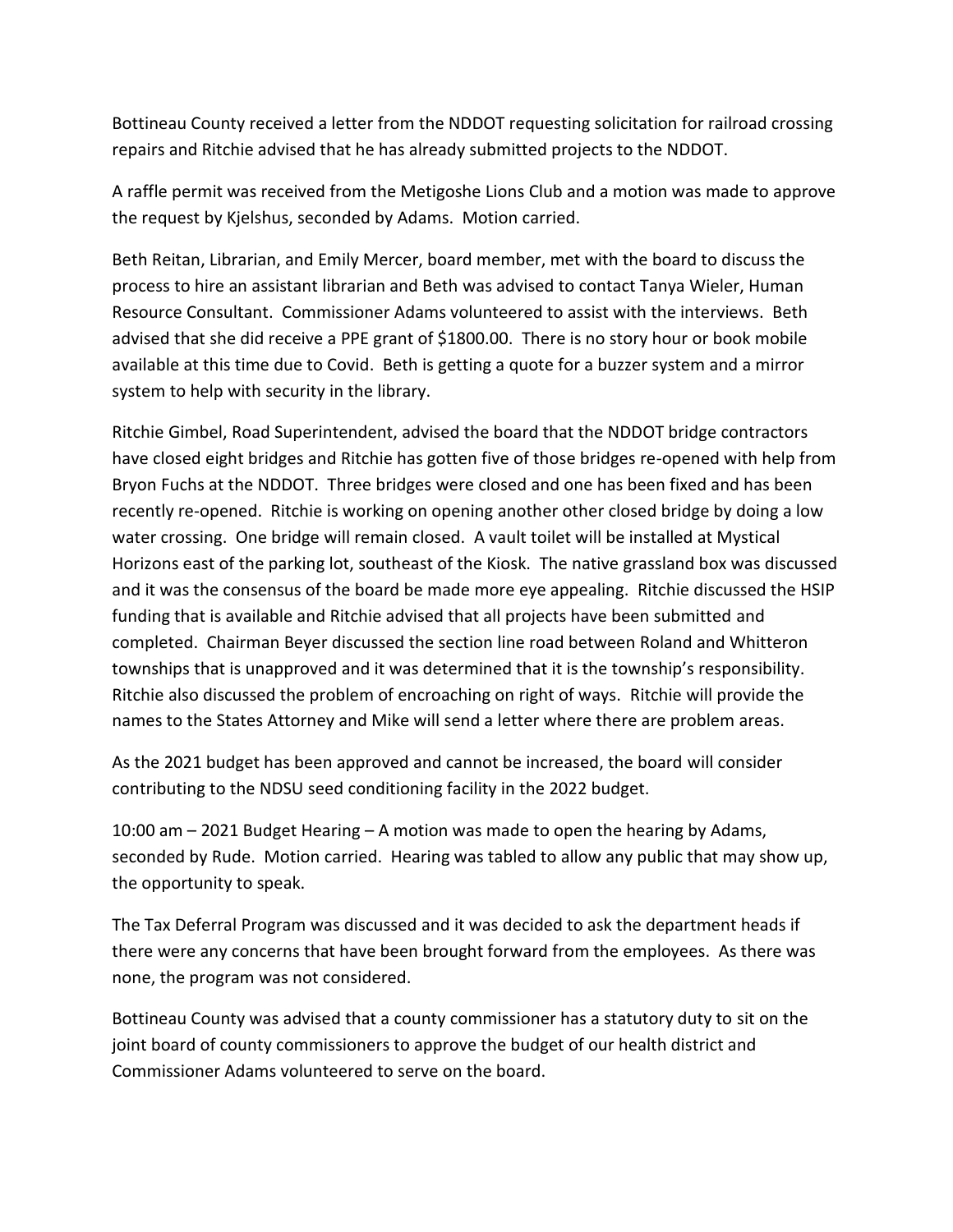Lisa discussed the use of the Commissioner room by the Bottineau County Water Board as there have been conflicts with the Water Board and Lisa will talk to Cliff about using the Commissioner Room.

Liquor license transfer requests were received from the Birchwood to Milbrath Farms and from KC's Dockside Bar and Grill to the Event Center and a motion was made to transfer the licenses by Adams, seconded by Rude. Roll call – Adams, yes, Rude, yes, Marquardt, yes, Kjelshus, yes, and Beyer, no. Motion carried.

Kristy Titus, Emergency Manager, was contacted by telephone and Kristy gave an update on the Covid numbers in the County. Kristy reported that the majority of the cases are from Good Samaritan staff and residents and she reported that St. Andrews Hospital is also at full capacity. Essential Staff will be considered priority for receiving the vaccine when it becomes available. Chairman Beyer and Kristy Titus encouraged everyone to be as safe and careful as possible. The MOA with Renville County was also discussed with Kristy and a motion was made to sign the annual Renville County MOA for Emergency Manager services for the period October 20, 2020 through October 31, 2021, by Adams, seconded by Kjelshus. Motion carried.

Department Head meeting – Chairman Beyer gave an update on the meeting. The department heads gave an update on their office activity.

A motion was made to close the 2021 budget hearing by Marquardt, seconded by Kjelshus. Motion carried. A motion was made to approve the 2021 budget by Rude, seconded by Adams. Motion carried.

Jeff Waagen appeared before the board so he could publicly apologize to a Sheriff Deputy.

A motion was made to open the excess property bid by Kjelshus, seconded by Adams. Motion carried. A bid was received for 4 – 4 drawer metal cabinets and a motion was made to accept the bid by Marquardt, seconded by Kjelshus. Motion carried.

The HA Thompson proposal for updating the temperature control system and 2021 service contract was discussed, and it was the consensus of the board to invite Brad Mann from HA Thompson to the November meeting.

The HSIP funding grant was again discussed and the information will be passed on to the Sheriff Department as there are grant opportunities available that would benefit the Sheriff's Department.

The jail loan was discussed and a motion was made to table making a decision about the loan until November meeting, by Marquardt, seconded by Kjelshus. Motion carried.